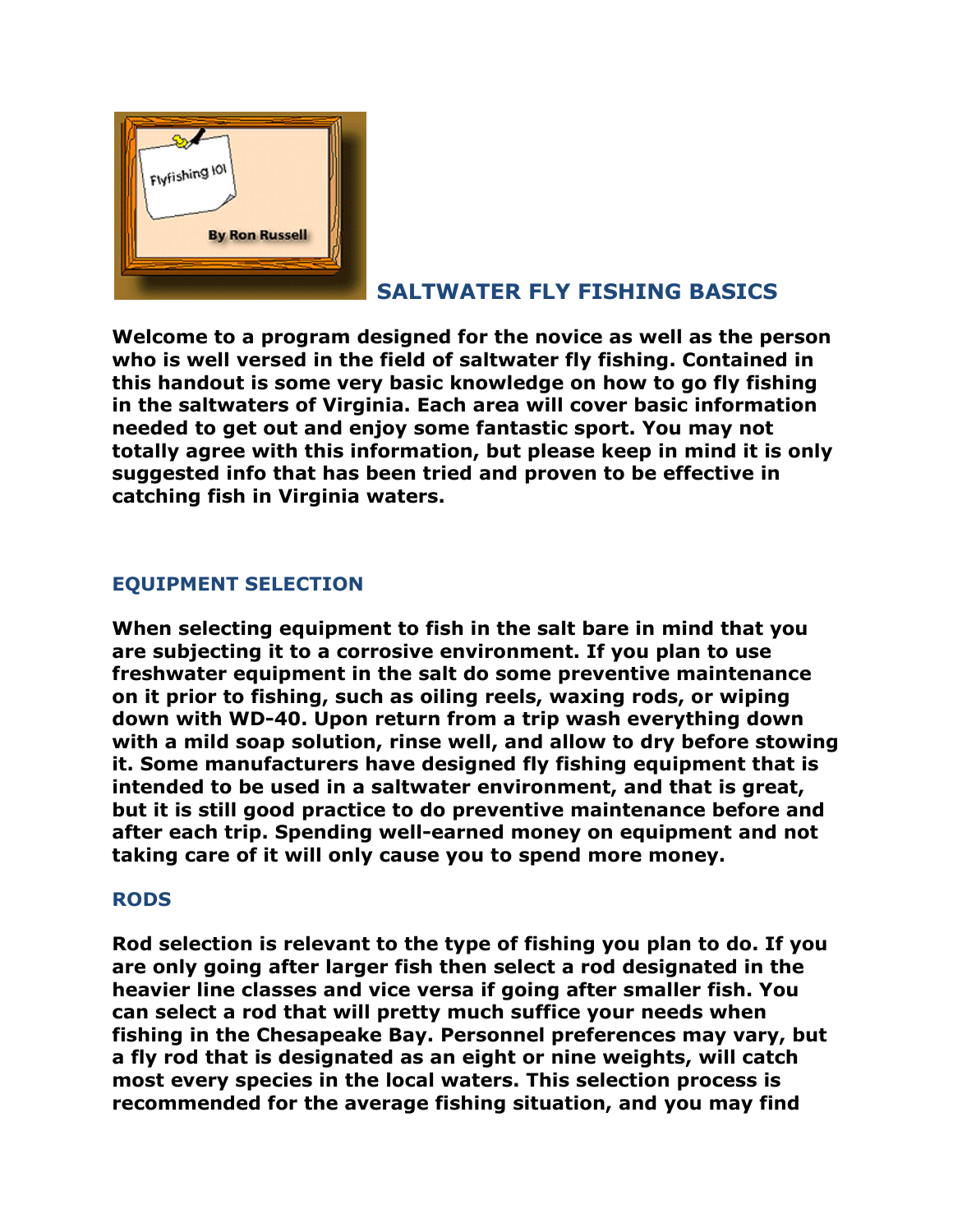**selecting a lower or higher rod weight to be more beneficial to your fishing style. Examples of this are, if fishing for Cobia I would use a 10 or 12 weight fly rod, and for Speckled Trout I would go with a six or seven weight rod. There is no specific guideline. It is a matter of how much sport you are after in the catching process. The most common length found in the previous rod weights is a 9-foot version, and usually in two pieces. The number of sections in a fly rod varies from a single piece rod to a five piece rod with the two piece being the norm. Action of the rod is determined by the manufacturing process as to what type of material it is composed of and the taper that has been used in construction. Generally speaking, for saltwater usage a fast action/tip flex type rod will give the angler an advantage in casting and fighting a fish, and in a windy environment will allow the angler better control when casting a large fly. There are dozens of companies that make fly rods for fishing in the salt and they will all tell you that their rod is the best. Remember that you get what you pay for not only in performance, but also in service, and money well spent will serve you well. The warranties of most companies may vary and I recommend selecting a manufacturer that will give you good service when you need it. Prices of a good quality rod to be used in a saltwater environment range from \$125.00 to \$900.00, and the best recommended companies making rods intended for saltwater usage are Orvis, Loomis, Sage, St. Croix, Reddington, Winston, Thomas & Thomas, and Lamiglass.**

#### **REELS**

**There is an array of fly reels on the market that will make your head spin trying to select one that will do the job. Keep in mind that the main purpose of the reel is to hold line and apply resistance to a running fish. When selecting a reel make sure you match it to the rod you have chosen. Most companies make reels that have a numerical designation that corresponds to the rod weight and it is a good idea to stay within those guidelines as too heavy or too light a reel may cause an unbalanced outfit. Construction of the reel is vital to how it will perform and how long it will serve you. Select a reel that is made of a non corrosive material, or is easily maintained through maintenance. Aircraft grade aluminum, graphite, and composite alloys have been somewhat perfected to not corrode badly and yet remain light and strong. When selecting a reel for saltwater fly fishing keep in mind that most fish caught will try to run away from you, therefore an adjustable type drag system is preferred over a single click and pawl system. The majority of the**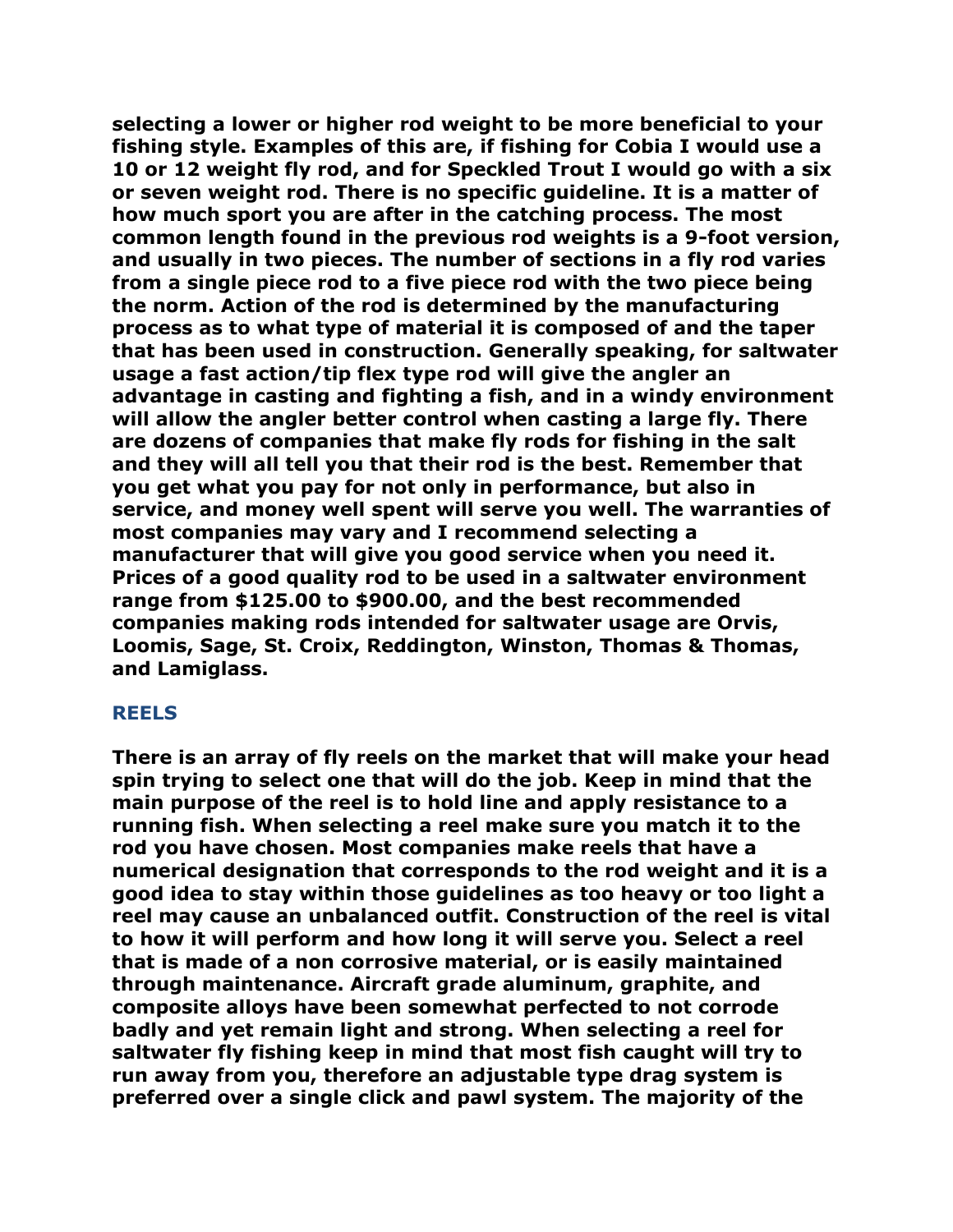**reels on the market today have a disc drag system that works much like the disc brakes on an automobile, are easily maintained, durable, and provide enough resistance to tire most all fish in Virginia waters. There are large arbor reels and standard sized arbors, both of which will provide you with a functional outfit. Large arbor reels will hold more backing if needed on a long running fish. Most of the fish caught in the Chesapeake Bay type waters rarely will take out any more than 150 yards of backing, but it is comforting to know that you have extra backing if you need it. Try to find a reel that will hold at least 200 yards of 20 pound braided dacron type backing, and put no less than what the manufacturer recommends. When pricing reels do not get sticker shock and try to find a reel that is so economical that you end up trashing it after a nice fish has burned it up during a fight. In general, the prices are about one half of what you spend on a rod if you purchase a packaged outfit. A good performing reel can be found in the price range of \$80.00 to \$800.00 and some very reputable names are Orvis, Lamson, Scientific Anglers, Tibor, Abel, Islander, and Loop.**

### **FLY LINES**

**The next element in the equation of getting an outfit together is the fly line, and there are enough different types available to make a person want to cry. The most important factor to consider in selecting a fly line is to make sure it matches to the rod weight, too light will cause poor casting and too heavy may cause damage to the rod. An example of what to look for is; 9 weight rod should have a 9 weight line. The next thing to ponder is what type of fishing are you planning on doing, surface or sub-surface. Once you have decided your fishing style you will be able to select the right line for your fishing conditions. Floating lines will work for surface feeding fish and fish just below the surface to a depth of about 6 feet. Intermediate or very slow sinking lines work well for fishing below the surface to the bottom, but remember the current will pull a line along with it so it may only be effective from the surface to about 15 feet. A slow sink line will sink at about 1½ inch per second and if fished in still water it will take about 80 seconds to descend 10 feet. ( with no fly on the leader ) There are other sink rates available on faster sinking lines that range from 1½ inches to 8 inches per second, and this means that you may want to have more than one fly line for different fishing situations. The serious fly fisherman usually will take three different lines, on spare spools, with him on any given trip to be prepared for encountering different feeding situations. When shopping for a fly line, you will notice on the**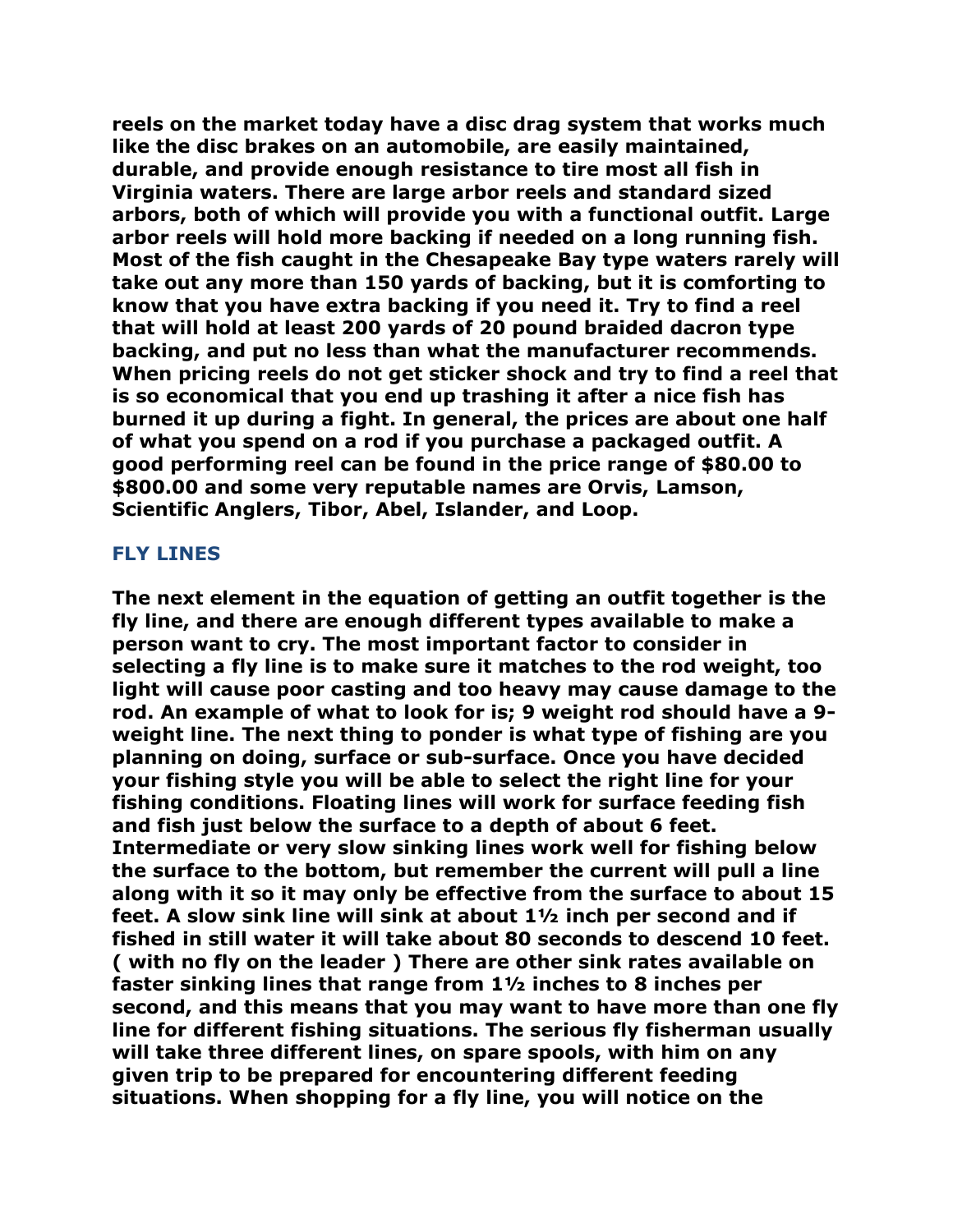**package an alpha numerical sequence which will identify the type of line you are looking at. The box may have WF9F written on it and this translates to mean a weight forward taper, nine weight, floating line. You may also encounter WF8S which is weight forward taper, eight weight, sinking and it may have a sink rate printed with it. For most situations in the local waters an Intermediate/ slow sink, fast sink, and an extra fast sink line will catch most all fish from the surface down to 30 feet of water. Now for the term " taper", which simply means, that is where the heaviest portion of the line is located throughout the length of the fly line. This means in a WF9 type line the first 30 feet of fly line has the heaviest section which allows for easier casting in wind with larger flies. To give a full and complete explanation of the tapers would require several pages, so for the sake of simplicity we will leave it alone and you can research more on this on your own. Best recommendation for fishing in saltwater around the Virginia area would be a WF ( weight forward ) taper, matched to the rod weight , and a medium to fast sink rate. Fly lines come in a variety of colors, weights, tapers, lengths, and sink rates and you should seek professional guidance if not sure what to purchase. Modern science has developed lines that have outer coverings that will provide protection to the line and give you many years of service if kept clean and not abused, and this means keep it clean, out of sunlight when not in use, and stow it dry. Some reputable manufacturers of fabulous fly lines are Orvis, Cortland, Teeny, Rio, and Scientific Anglers.**

### **LEADERS**

**Leaders are simply defined as a piece of line attached to the tip end of a fly line that has a fly attached at the other end. Hopefully the following explanation will be easily understood, but if confused then again seek professional assistance. Since the waters of Virginia are somewhat stained and not as clear as in Florida there is not much need to use long leaders. Most fish in stained water are not leader shy so you can shorten up you leader length and still catch fish. There have been people who reported catching fish with a fly attached to the end of the fly line, but I do not recommend this practice as toothy fish will chew up your line quickly. You can make your own leaders or purchase pretapered ones with or without knots. If you want to make your own leader select about 2 feet of 40 pound mono, 2 feet of 25 pound mono, and 2 feet of 16 pound mono and you will have the beginnings of a leader that I use for most all fishing in the Chesapeake Bay. Attach the separate lengths using a blood knot and put a loop knot on the end of the 40 pound piece. The**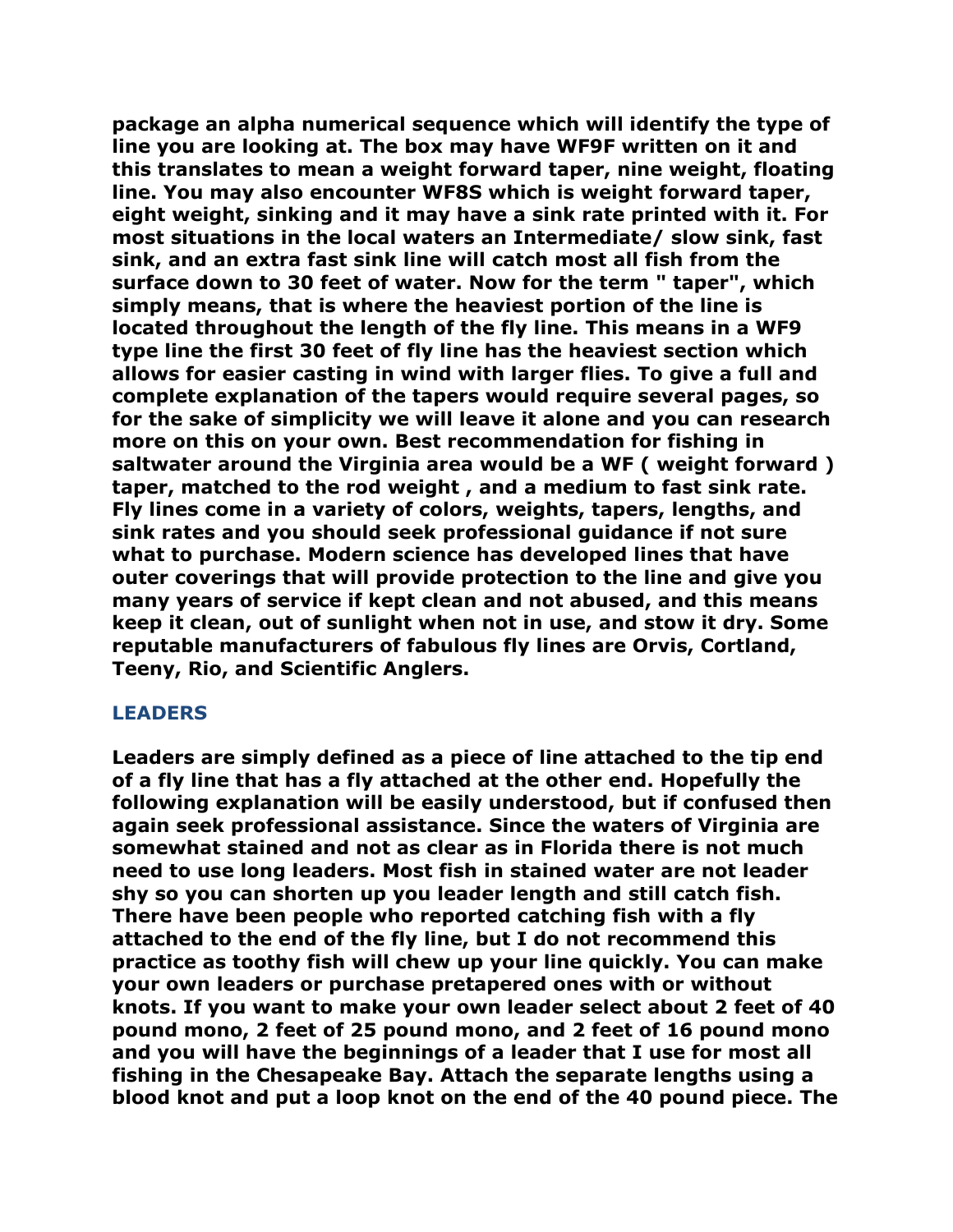**loop knot will make attaching it to the fly line an easy process. You can vary the pound test of each length, but I suggest using a 40 pound butt and taper down from it in increments of 10-15 pounds until you have achieved a length of from 4-8 feet in length. The leader that is used most often is a 6 foot long one that has a 20 pound tip. If, however you are fishing for smaller species drop down in tippet test to about 10 pound test. When going after toothy fish or fish that have sharp gill plates it is a good idea to attach a shock tippet between the fly and the leader. This can be either made from wire or heavy (40-80 pound ) mono. When fishing primarily with a fast sinking line it is very simple to attach a leader. You can tie a 3-4 foot piece of 20 lb. material onto to your fly line and the fly at the tip. As fast sinking lines are intended to go deep you want the leader to go down with it and not cause a belly in the leader. Remember that if you catch a possible world record or want recognition from a tournament you may want to have a leader that conforms to IGFA regulations. There are numerous companies making both leaders and leader materials and within each there are usually ones designated for game fish and even some who tell you the fish they are designed to catch. The cost of a good quality leader is worth it as this is the section where the action is and is also the weakest section of the rig. Some notable companies who sell good leaders/materials are Orvis, Cortland, Rio, Maxima, Climax, and Mason.**

### **FLIES**

**With more than 100,000 different fly patterns you may ask yourself which ones catch fish? The answer is, they all probably will given enough opportunity and presented to a fish who is willing to grab it. For the area of Virginia there are three basic patterns which have been used that catch fish on a regular basis, the Clouser Minnow, Lefty's Deceiver, and surface poppers.**

### **CLOUSER MINNOW**

**The Clouser minnow pattern was developed by Bob Clouser to catch smallmouth bass in rivers and lakes. It came into usage in saltwater from a close friend by the name of "Lefty" Bernard Kreh, who claims he has caught more than fifty different species on this single pattern. This pattern imitates minnows and baitfish that are prevalent in all waters holding game fish. It has weighted dumbbell shaped eyes at the hook eye of the fly and an overwing/underwing of hair or other similar materials, and if tied properly the fly will ride with the hook point in an upright position. ( making it somewhat**